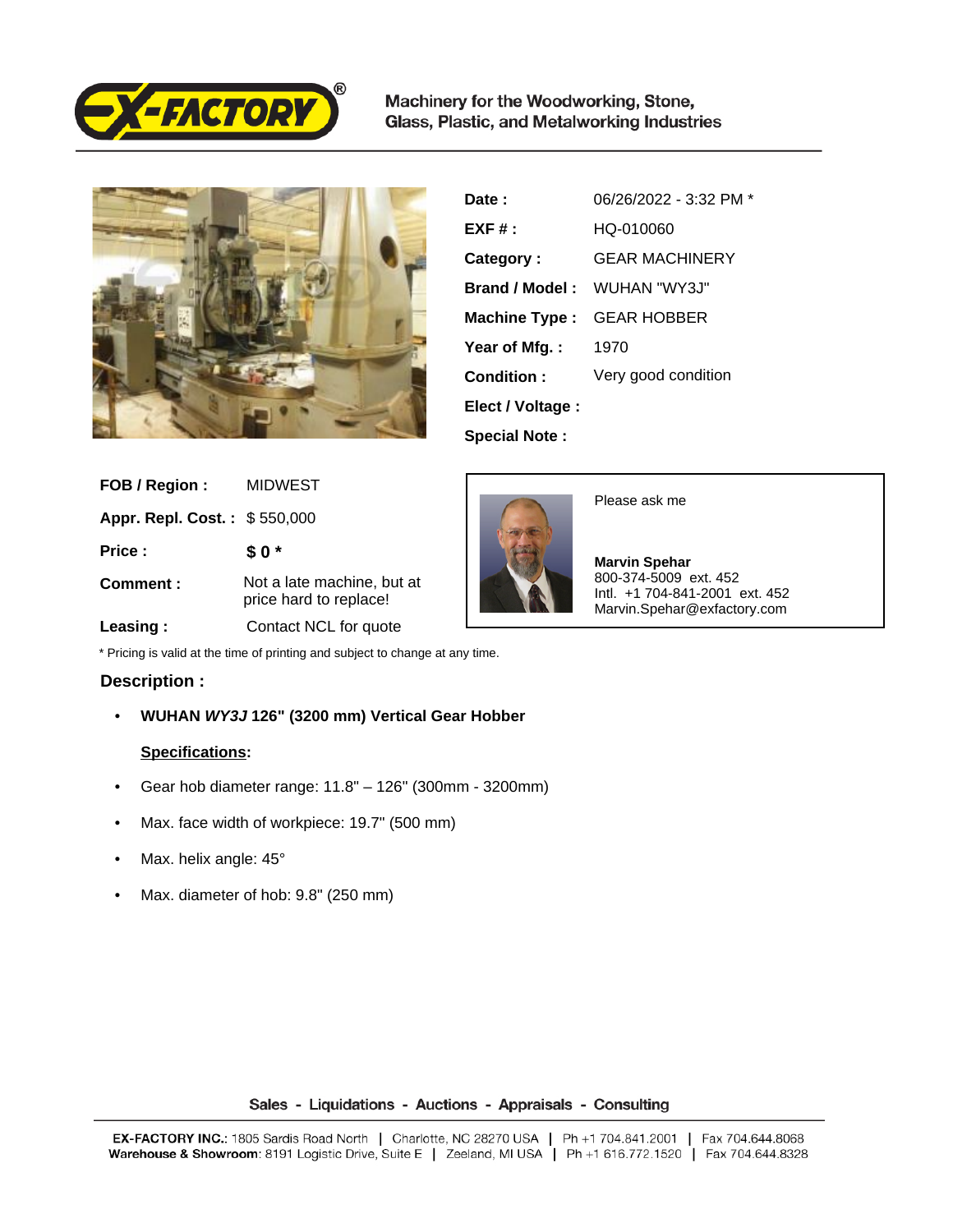

- Max. length of hob: 11.8" (300 mm)
- Diameter of hob arbor: 1.26", 1.57", 1.97", 2.36" (32 mm, 40 mm, 50mm, 60 mm)
- Max. distance between hob center line and table centerline: 75.8" (1925 mm)
- Max. distance between hob center line and table surface: 50.2" (1275 mm)
- Distance between hob center line and column guideways: 12.8" (325 mm)
- Diameter of table: 63" (1600 mm)
- Table load capacity: 20,000 Lbs
- Rapid traverse of table: 0.95 RPM
- Number of speeds for hob spindle: 20
- Range of speeds for hob spindle: 11.2 RPM
- Rapid traverse of hob vertical slide: 300 mm/Min.
- Rapid traverse of column: 325 mm/Min.
- Max. swivel angle of hob head: 180°

Sales - Liquidations - Auctions - Appraisals - Consulting